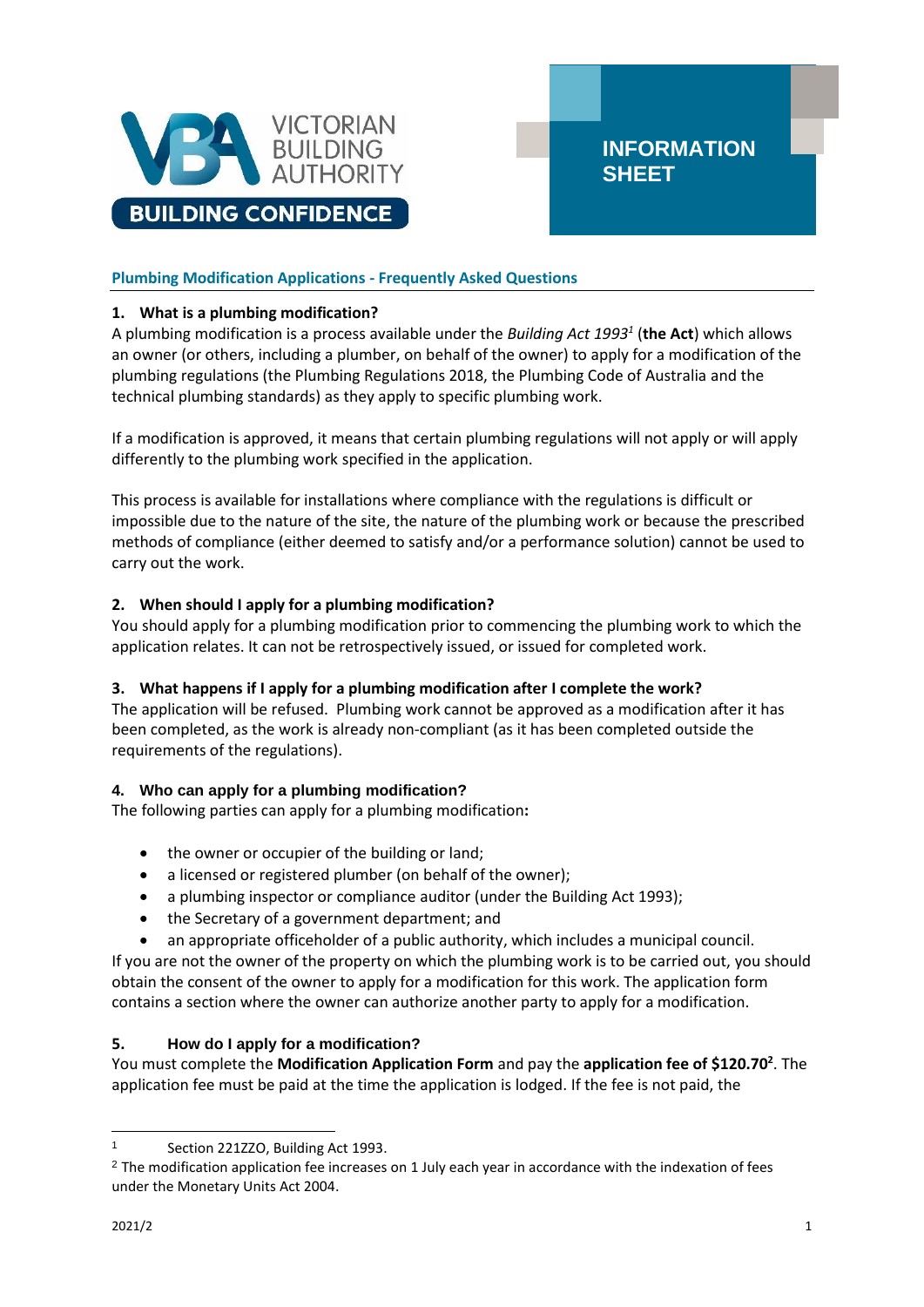application cannot be assessed. The application fee is not refundable, irrespective of whether the modification application is approved by the VBA or not.

You must also provide documentation in support of your application (further details below).

### **6. What information should I include in support of my application?**

The VBA requires the following information in support of a plumbing modification application:

- the rationale for why the plumbing regulations cannot be complied with and why a plumbing modification is required;
- which regulations and/or clause within the Plumbing Regulations 2018, Plumbing Code of Australia, and/or technical standards that you are seeking to be modified;
- whether you have considered completing this work using a performance solution. Can a performance solution be used? If it can, why is the plumber not carrying out the work using a performance solution? If the work cannot be completed using a performance solution, why is this the case?
- details of the site where the plumbing installation or other plumbing work is proposed to be carried out (including maps, plans, photographs, including those obtained from the municipal council or relevant water authority);
- details of parties consulted in the development of the proposed modification (e.g. municipal council, relevant building surveyor, builder, property developer or other relevant regulatory authorities (such as EPA, relevant water authority, Energy Safe Victoria, fire authorities, etc.). Where relevant, please provide details of the name, qualifications and experience of any parties who helped design the proposed modification.
- evidence to demonstrate that the proposed plumbing work under the proposed modification will perform, that it is safe and will not cause any damage to property or excessive costs to the owner.

### **7. What do I have to establish or demonstrate for my application?**

In order to be considered for a modification, the applicant must demonstrate to the VBA that:

- the plumbing work cannot be installed in accordance with the current regulations, codes and standards;
- the plumbing work cannot be installed using the prescribed methods of compliance, that is, using a deemed to satisfy and/or performance solution, as relevant; and
- the proposed modification will work, that is, it will function reliably, safely and efficiently.

### **8. When is a plumbing modification not the appropriate solution?**

The following are not acceptable reasons for a plumbing modification:

- there is an acceptable method of compliance (such as a performance solution) available under the plumbing regulatory framework;
- the owner, installing plumber or other approved applicant does not want to comply with the current requirements; or
- the owner (or applicant) consider it is too expensive to comply with the requirements.

## **9. If the plumbing work can be completed using a performance solution, will a modification for the work be approved?**

If the plumbing work can be completed using an existing compliance option, such as a deemed to satisfy and/or performance solution pathway, a plumbing modification will not be approved. Modifications to the plumbing regulations can only be considered where the work cannot be completed within the current plumbing regulatory framework. Where a performance solution is available, this means that the work can be completed within the plumbing regulatory framework.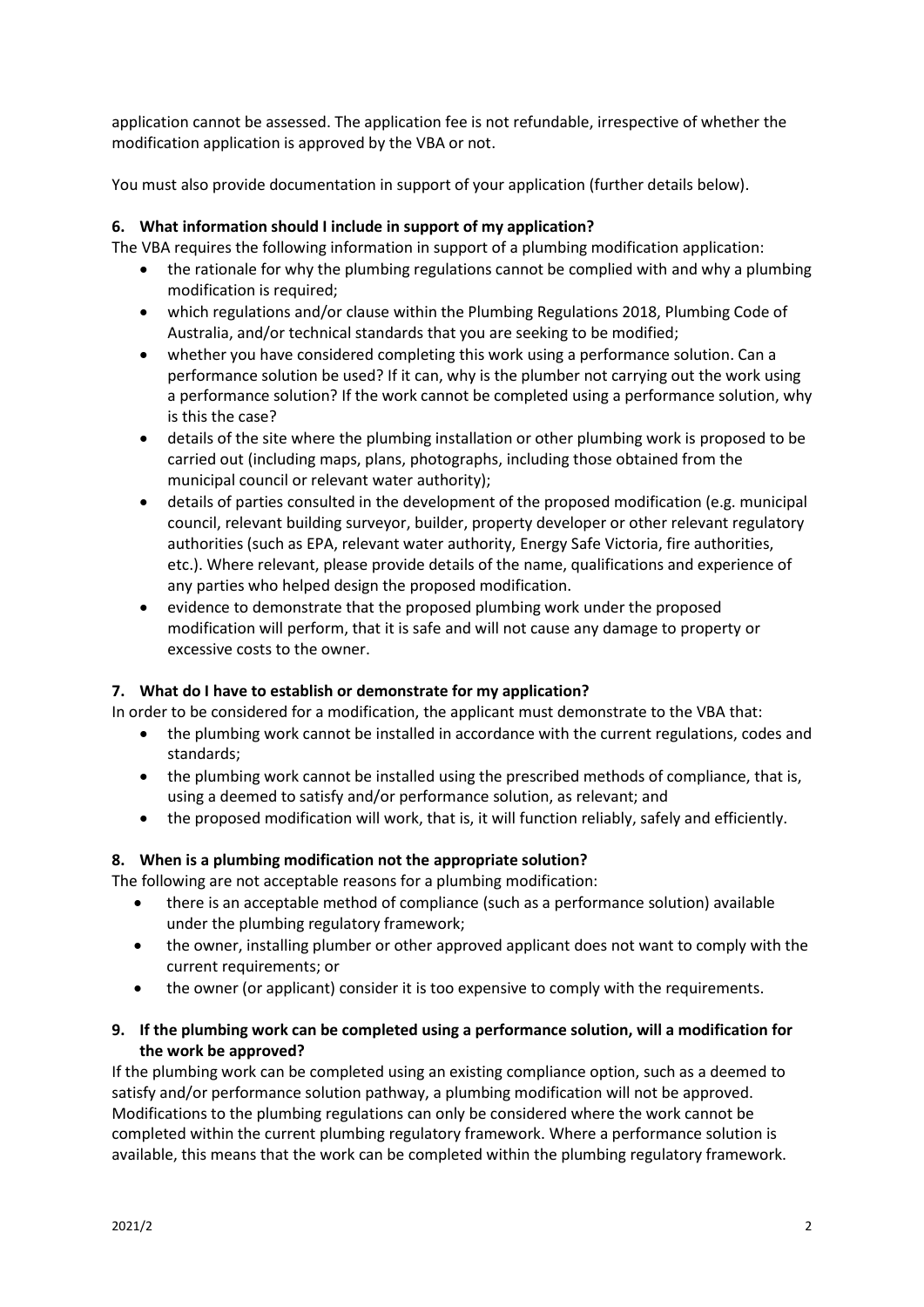Therefore, a modification is not necessary and the modification power will not be exercised in these cases.

## **10. If I can't meet the deemed to satisfy requirements prescribed in the Plumbing Regulations 2018, can I apply for a plumbing modification?**

If the deemed to satisfy requirements (e.g. HB 39 Installation code for metal roof and wall cladding) is not referenced in the Plumbing Code of Australia (PCA) and only in the Plumbing Regulations 2018, and you can't meet the requirements for certain reasons, you can apply for a plumbing modification. If the deemed to satisfy requirement is referenced in the PCA and you can't meet it for certain reasons, you must use a performance solution instead as this is one of the allowable compliance pathway – in this instance a plumbing modification is not appropriate.

## **11. How long will it take for my application to be decided?**

The process will usually take up to 10 working days from the time your application is received by the VBA's Technical Advice (Plumbing) team.

If further information is required, the person who is deciding your application will contact you to request this additional information. Your application will be finalised within 10 working days from the date that the additional information is received.

If the application is complex, your application may take longer than 10 days to decide. In this case, VBA will advise you with an estimated timeframe for decision.

In order for your application to be decided as quickly as possible, it is recommended that you provide all relevant information as part of the application process and attach all necessary documentation to support your application.

## **12. How much does it cost to apply for a plumbing modification?**

The application fee for a plumbing modification is currently **\$120.70**. 3

The application fee is payable at the time that you apply and is **non-refundable**. This means that the fee must be paid regardless of the whether the modification is approved or refused. The fee will not be refunded if the application is refused.

### **13. Where do I send my application?**

The completed application form, supporting documentation and payment authorisation form must be sent to the VBA, either by email or post.

**Email:** [modifications@vba.vic.gov.au](mailto:modifications@vba.vic.gov.au)

or

**Post:** Technical and Regulation Plumbing Victorian Building Authority PO Box 536 Melbourne Vic 3001

<sup>&</sup>lt;sup>3</sup> The modification application fee increases on 1 July each year in accordance with the indexation of fees under the Monetary Units Act 2004.